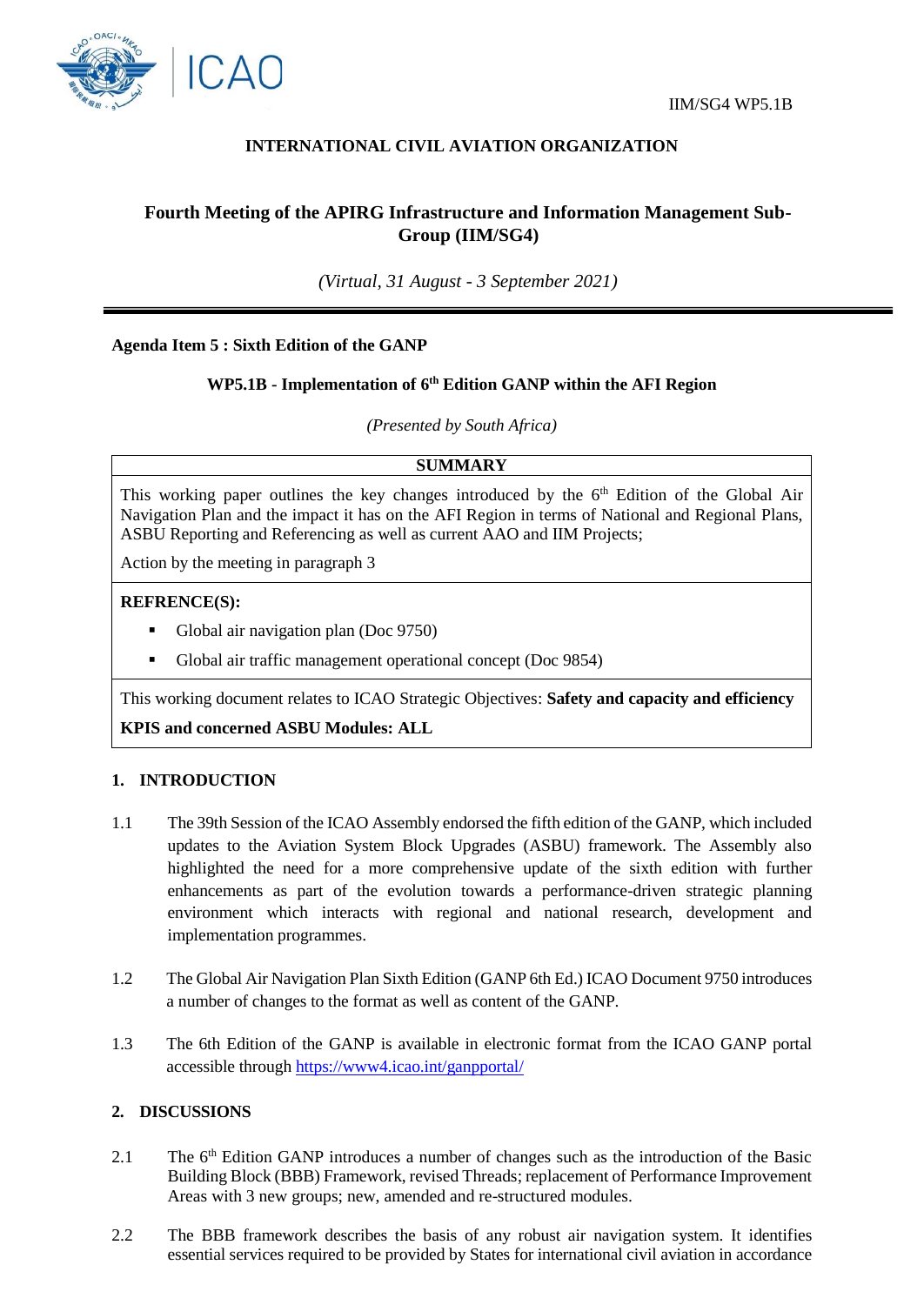with ICAO Standards and Recommended Practices (SARPs). These essential services are defined in the areas of Aerodromes, Air Traffic Management (ATM), Search and Rescue (SAR), Meteorology (MET) and Information management (IM). The BBB framework also identifies the end users of these services, as well as the Communications, Navigation and Surveillance (CNS) infrastructure that are necessary to provide the services and is the baseline representation for service provision and operational improvement.

- 2.3 The BBB framework will be updated every two years taking into account amendments to ICAO provisions.
- 2.3 Another key concept in the updated framework is the categorisation of the ASBU Threads into 3 overarching groups namely Operational, Information and Technology. All the threads and associated modules have now been structured underneath these 3 groups, replacing the previously defined Performance Improvement Areas (PIAs) of Airport Operations, Globally Interoperable Systems and Data, Optimum Capacity and Flexible Flights and Efficient Flight Paths.
- 2.4 In terms of the GANP 5<sup>th</sup> Edition Threads, ASEP, CCO, CDO and RPAS has been discontinued, however the GANP 6<sup>th</sup> Edition contains five newly created Treads of COMI, COMS, CSEP, GADS and NAVS and with DATM amended to DAIM.
- 2.5 Based on the above, a review and revision will be required by States of their National ASBU plans, aligned to APIRG 22 Conclusion 30, to ensure alignment with the revised GANP and based on the Basic Building Block (BBB) Framework, revised Threads; replacement of Performance Improvement Areas with 3 new groups; new, amended and re-structured modules.

## **APIRG/22 Conclusion 22/30: Harmonization of the implementation of ASBU elements in the AFI Region.**

*That, in order to ensure a harmonized implementation of ASBU elements: a) States:*

*i) Strengthen the necessary bilateral and multilateral arrangements for the coordinated and effective implementation of the ASBUs modules with the view of ensuring systems and services interconnectivity and interoperability.*

*ii) Appoint National Focal Points to coordinate at State level the implementation of ASBU;*

*iii) Develop National Implementation Plans for the coordinated implementation of ASBU.*

*b) ICAO provides more Training workshops to improve the understanding on ASBU and the new modules for Block 1.*

2.6 Inline with APIRG Conclusion 23/15, the reporting of ASBU implementation status by States on the Air Navigation Reporting Forms (ANRFs) would need to be amended

# **APIRG/23 Conclusion 23/15: Establishment of mechanism for air navigation reports**

*That, in order to provide assistance to States in filling the ANRF: a) ICAO Regional Offices organize a workshop, to sensitize States on filling of ANRF be organized, by 31 March 2021; and*

*b) States establish a mechanism for the collection of data to ensure annual reporting to the ICAO Regional Offices of air navigation upgrades, improvements and modernization, in particular information on status of implementation of ASBU modules.*

2.7 This in turn also affects the references of the current AAO and IIM Projects to ASBU Threads as contained in the 5th Edition GANP, which would also need to be reviewed and amended as it could potentially affect the scope of the projects:

# **APIRG/23 Conclusion 23/21: Coordination of Regional AAO and IIM Projects**

*That, in order to comply with ANS operational requirements: a) each PTC with the support of the Secretariat regularly reviews the project document, identify and act upon IIM project linkage with AAO Projects and circulate a linkage matrix amongst Projects Teams; and*